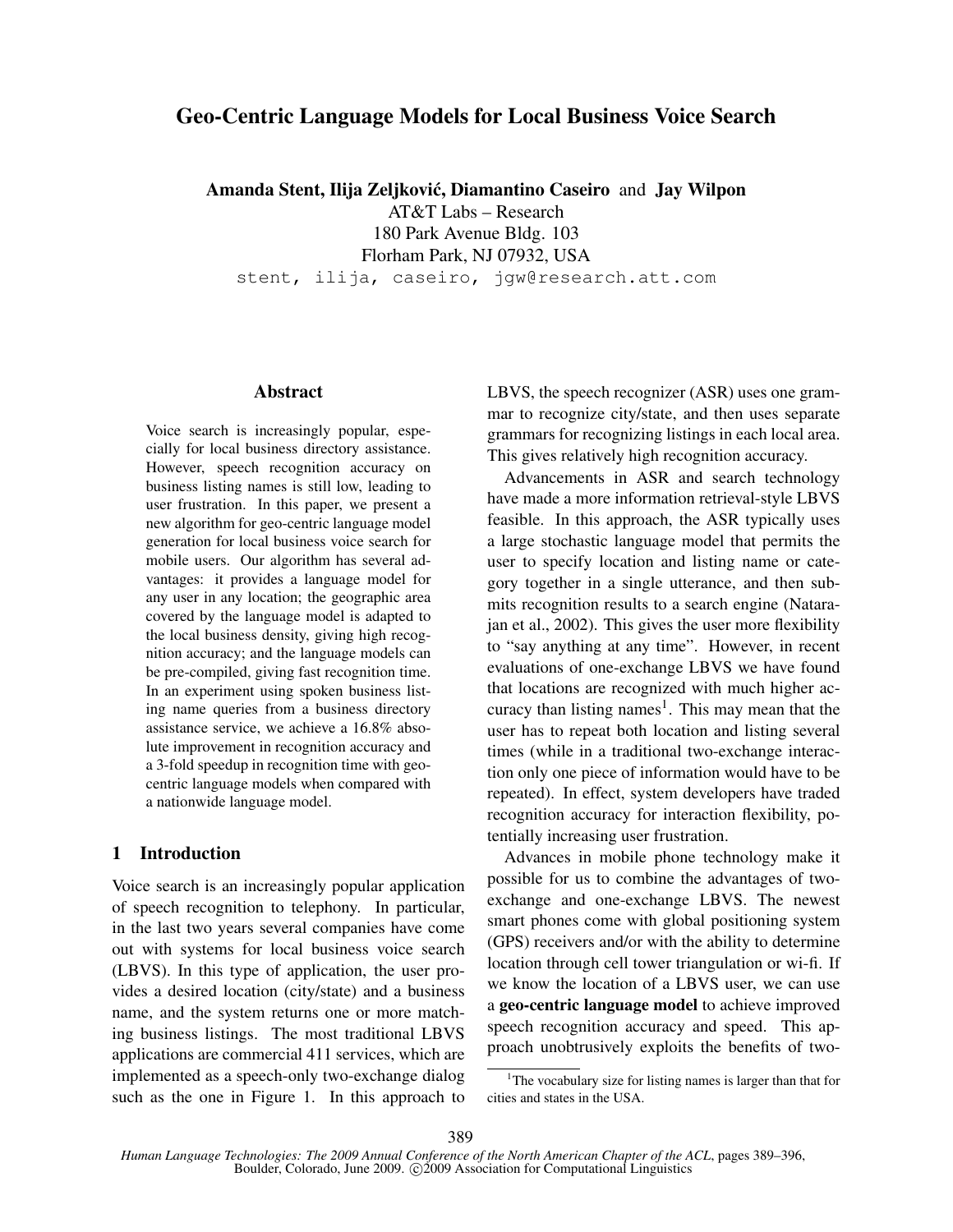- S City and state?
- U Glendale California
- S What listing?
- U pizza

Figure 1: Example 411-search dialog

exchange voice search applications, while maintaining the flexibility of one-exchange systems.

In this paper, we present an efficient algorithm for constructing geo-centric language models from a business listing database and local business search logs. Our algorithm has several advantages: it provides a language model for any user in any location; the geographic area covered by the language model is adapted to the local business density, giving high recognition accuracy; and the language models can be pre-compiled, giving fast recognition time. In an experiment using LBVS queries, we achieve: a 16.8% absolute improvement in recognition accuracy and a 3-fold speedup in recognition time with geo-centric language models when compared with a nationwide language model (such as those used in one-exchange LBVS); and a 4.4% absolute increase in recognition accuracy and a 16% speedup in recognition time with geo-centric language models when compared with local area language models (such as those used in two-exchange LBVS).

The rest of this paper is structured as follows: In Section 2 we discuss related work on voice-driven local search. In Section 3 we present the motivation for and architecture of a LBVS application. In Section 4 we present our algorithm for generating geocentric language models. In Section 5 we describe an evaluation of the performance of our geo-centric language models on business listing name queries from a deployed voice-driven search application. In Section 6 we conclude and present future work.

# 2 Related Work

LBVS is the most recent variation on automated directory assistance (Buntschuh et al., 1998). ASR for directory assistance is difficult for several reasons: the vocabulary is large and includes foreign words; there may be multiple possible pronunciations for many words; and the frequency distribution of words in the vocabulary is unusual, with a few words occurring very often and the rest, rarely. These difficulties are compounded by directory size. For example, Kamm *et al.* (1995), in experiments on personal name directories, showed that ASR accuracy decreases from 82% for a 200 name directory to 16.5% for a 1.5 million name directory.

One way to reduce the directory size is to cover a smaller geographic area. For example, early LBVS covered only one city (Seide and Kellner, 1997; Collingham et al., 1997). Later, two-exchange, applications required the user to specify their desired location in the first exchange. This information was then used to select a local area grammar or language model for recognition of the listing name (Acero et al., 2008; Bacchiani et al., 2008; Yu et al., 2007; Georgila et al., 2003). In our research, we have created a novel method for constructing language models that cover a very small geographic area specific to the user's geo-location.

Another way to reduce the directory size is to drop listings that are unlikely to be requested. For example, Kamm *et al.* (1995), in their analysis of 13,000 directory assistance calls, found that a mere 245 listings covered 10% of the call volume, and 870 listings covered 20%. Chang *et al.* (2008) found that in their data sets, 19-25% of the call volume was covered by the top 200 listings. We take a different approach: we add frequent nationwide listings to our geo-centric language models to increase coverage.

Other work related to ASR in automated directory assistance has looked at ways in which users refer to locations (Gupta et al., 1998) and listings (Li et al., 2008; Scharenborg et al., 2001; Yu et al., 2007), confidence scoring for directory assistance search results (Wang et al., 2007), and ways of handling recognition errors through multimodal confirmation and correction (Acero et al., 2008; Chang et al., 2008; Paek et al., 2008). We do not address these issues here.

#### 3 Local Business Voice Search

The current generation of smart phones contains GPS and/or can run applications that can detect the user's geo-location using cell tower triangulation or wi-fi. We hypothesize that this geo-location information can be used in mobile LBVS to improve recognition accuracy without sacrificing interaction flexibility. Our analysis of a directory assistance data set shows that in the majority of cases, users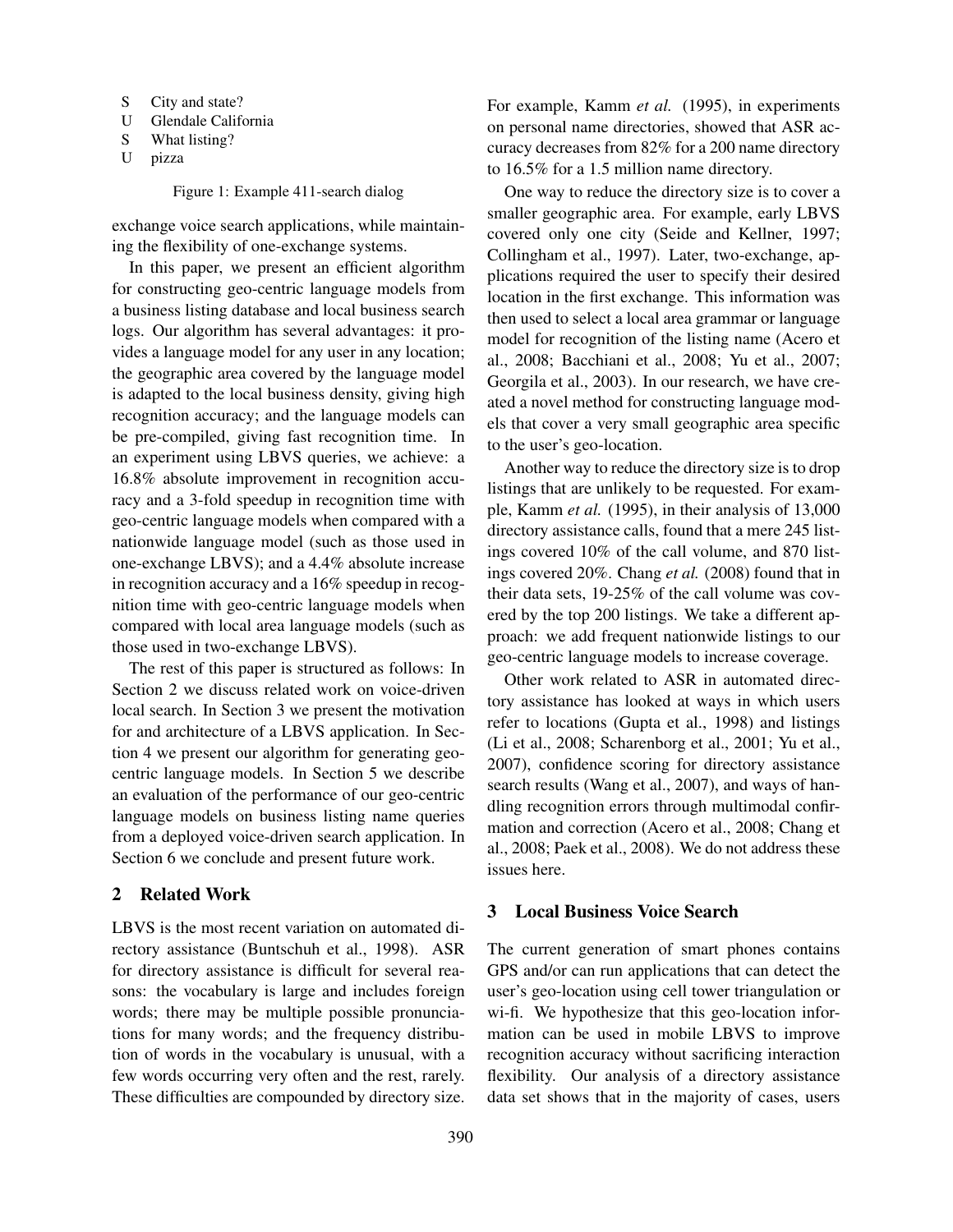

Figure 2: Architecture of a voice-driven local search application

request local listings. It is frustrating for the user of a LBVS who cannot retrieve information for a business right around the corner. So, a LBVS should maximize accuracy for local listings<sup>2</sup>.

Figure 2 shows the architecture of a mobile LBVS. It includes ASR (in a speech-only or multimodal interface), search, and presentation of results (through speech, text and/or graphics). It also includes location information from GPS, cell tower triangulation or wi-fi, or the user's query history (from previous dialogs, or previous turns in this dialog).

# 4 Using Location to Tailor Language Models

There are two ways to use geo-location information in ASR for LBVS. One way is to use the user's geo-location to automatically determine the nearest city. City and state can then be used to select a local area language model (LM) for recognizing listing names. The advantages of this approach include: human knowledge about location can be included in the design of the local areas; and local areas can be designed to produce a minimal number of local area LMs. However, if the user is near the edge of the pre-defined local area, the selected LM may exclude businesses close to the user and include businesses far away from the user. Also, some local area LMs contain many more directory listings than others.

Another way is to construct a geo-centric LM covering businesses in a given radius around the user's geo-location. This approach has the advantage that listings included in the language model will certainly be close to the user. However, onthe-fly computation of geo-centric language models for large numbers of users is too computationally demanding given current database and processing technology. It is equally impractical to pre-compile all possible geo-centric language models, since commercial GPS provides coordinates accurate to about 20 feet. Here we present an algorithm for approximating true geo-centric language modeling in a way that is computationally feasible and user relevant.

#### 4.1 Local Area Language Models

Telecommunications companies have long understood that customers may not know the exact town in which a desired listing is, or may be interested in listings from several nearby towns. Considerable effort has been devoted to defining local service areas (LSAs) for telephone directories. In the directory service that provided the database we use, business listings are organized into about 2000 LSAs, each consisting either of several adjacent small towns or of one big city. For example, the Morristown, NJ LSA includes Morristown itself as well as 53 adjacent localities and neighborhoods spanning from Pine Brook in the north-east to Mendham in the south-west. By contrast, the New York, NY LSA contains only New York City, which includes several hundred neighborhoods. The Morristown, NJ LSA contains 50000 business listings while the New York, NY LSA contains more than 200000 listings.

We construct one LM for each LSA, giving roughly 2000 local area LMs for the whole of the USA.

# 4.2 Geo-Centric Language Models

To construct a a geo-centric LM for a user, we need geo-coordinates (for the center of the LM) and a search radius (to determine the extent of the LM). It

 ${}^{2}$ Of course, a LBVS should also give the user the option of specifying a different location, and/or should be able to recognize listings users are most likely to ask for that may not exist in their local area.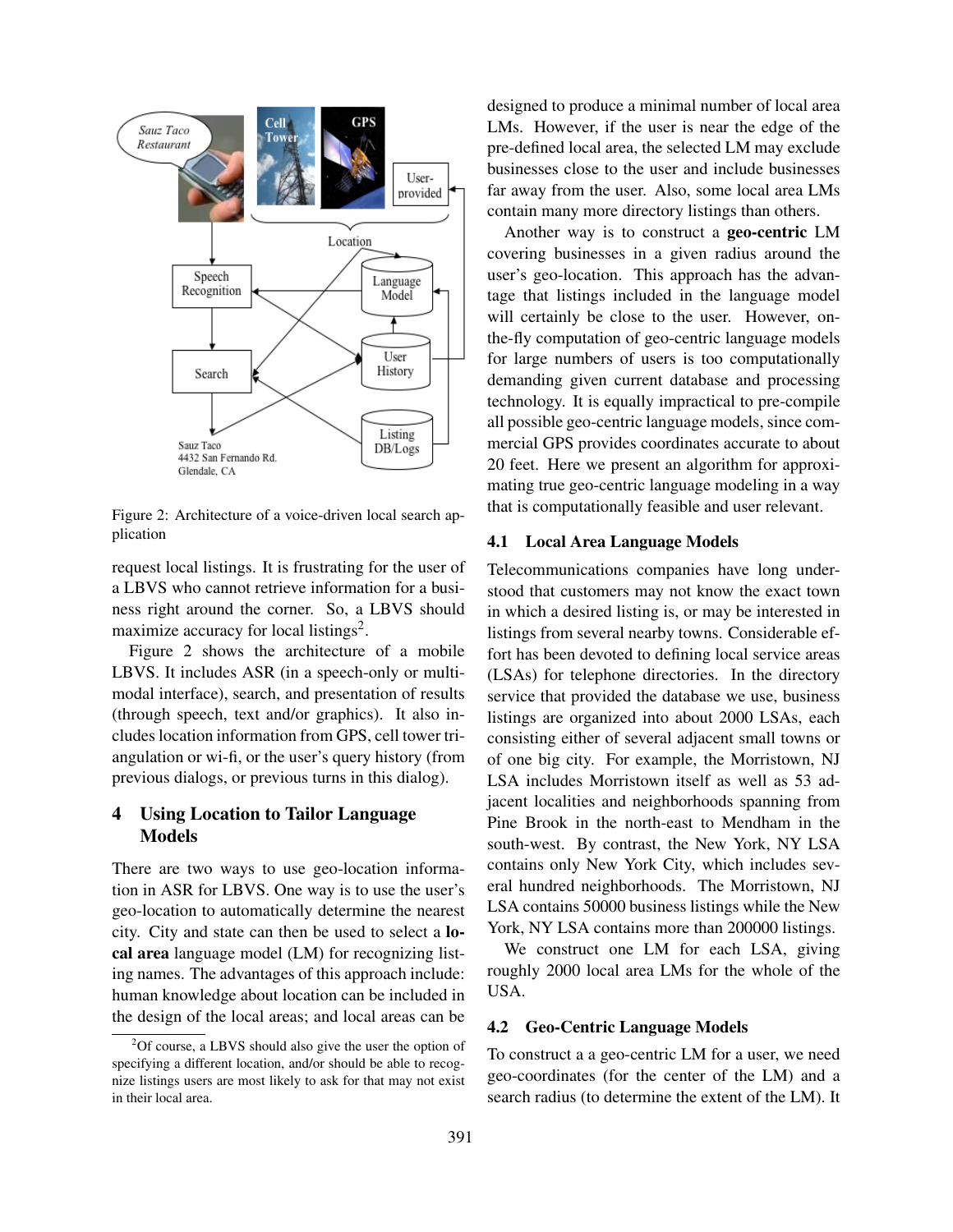

Figure 3: Geo-centric areas in New York City

is computationally infeasible to either pre-compute geo-centric LMs for each uniquely identifiable set of geo-coordinates in the USA, or to compute them on-the-fly for large numbers of users. Fortunately, the number of business geo-coordinates in the USA is much sparser than the number of possible user geo-coordinates. There are about 17 million nameaddress unique businesses in the USA; assuming 8 digit geo-code accuracy they are located at about 8.5 million unique geo-coordinates<sup>3</sup>. So we build LMs for business geo-coordinates rather than user geocoordinates, and at run-time we map a user's geocoordinates to those of their closest business.

To determine the search radius, we need a working definition of "local listing". However, "local" varies depending on one's location. In New York City, a local listing may be one up to ten blocks away (covering a smaller geographic area than the LSA), while in Montana a local listing may be one that one can drive to in 45 minutes (covering a larger geographic area than the LSA). Compare Figures 3 and 4. "Local" is clearly related to business density at a particular location. So we compute business density and use this to determine the radius of our geo-centric LMs.

We can do even better than this, however. Businesses are clustered geographically (in towns, shopping malls, etc.). This means that the set of listings local to one business is likely to be very similar to the set of listings local to a nearby business. So we do not need to build a separate LM for each business listing; instead, we can pre-determine the number of businesses we want to be different from one LM to another. Then we can "quantize" the business geo-



Figure 4: Geo-centric area near Vaughn, Montana

coordinates so that those that have fewer than that number of businesses different between their search radii end up sharing a single LM.

Our algorithm for constructing geo-centric LMs starts with LSAs. It proceeds in two stages: first, the business centers for the LMs are found. Second, a search radius is computed for each LM center; and third, the data for the LM is extracted.

The LM center finding algorithm uses two parameters:  $r_1$  (radius within an LSA; should be a little smaller than average LSA radius) and  $N_q$  (number of businesses that should be different between two different geo-centric LMs). For each LSA:

- 1. *Find mean latitude and longitude for the LSA:* Compute mean and standard deviation for latitude  $(\mu_{lb}, \sigma_{lb})$  and longitude  $(\mu_{gb}, \sigma_{gb})$  over all businesses in the LSA.
- 2. *Exclude national businesses which are listed in the LSA with their out-of-LSA address and geocoordinates:* Compute mean and standard deviation of latitude and longitude,  $(\mu_l, \sigma_l)$  and  $(\mu_a, \sigma_a)$  respectively, using all geo-coordinates  $(l, g)$  where:  $(l, g)$  is within a  $r_1$ -mile radius of  $(\mu_{lb}, \mu_{qb})$ ; l is within  $\sigma_{lb}$  of  $\mu_{lb}$ ; and g is within  $\sigma_{qb}$  of  $\mu_{qb}$ .
- 3. *Compute business density in the most businessdense region in the LSA:* find a minimum and maximum longitude  $(g_m, g_M)$  and latitude  $(l_m, l_M)$  for all businesses that are within  $(\pm \frac{1}{2})$  $\frac{1}{2}\sigma_g$ ) and  $(\pm \frac{1}{2})$  $(\frac{1}{2}\sigma_l)$  of  $\mu_g$  and  $\mu_l$  respectively. Business density per square mile  $(d_2)$  is equal to the number of businesses in the rectangle defined by the low-left  $(g_m, l_m)$  and upper-right  $(g_M, l_M)$  corner. Business density per mile is  $d_1 = \sqrt{d_2}.$

<sup>&</sup>lt;sup>3</sup>The area of the USA with the highest business density is New York, NY, where about 270000 businesses share about 43000 geo-coordinates.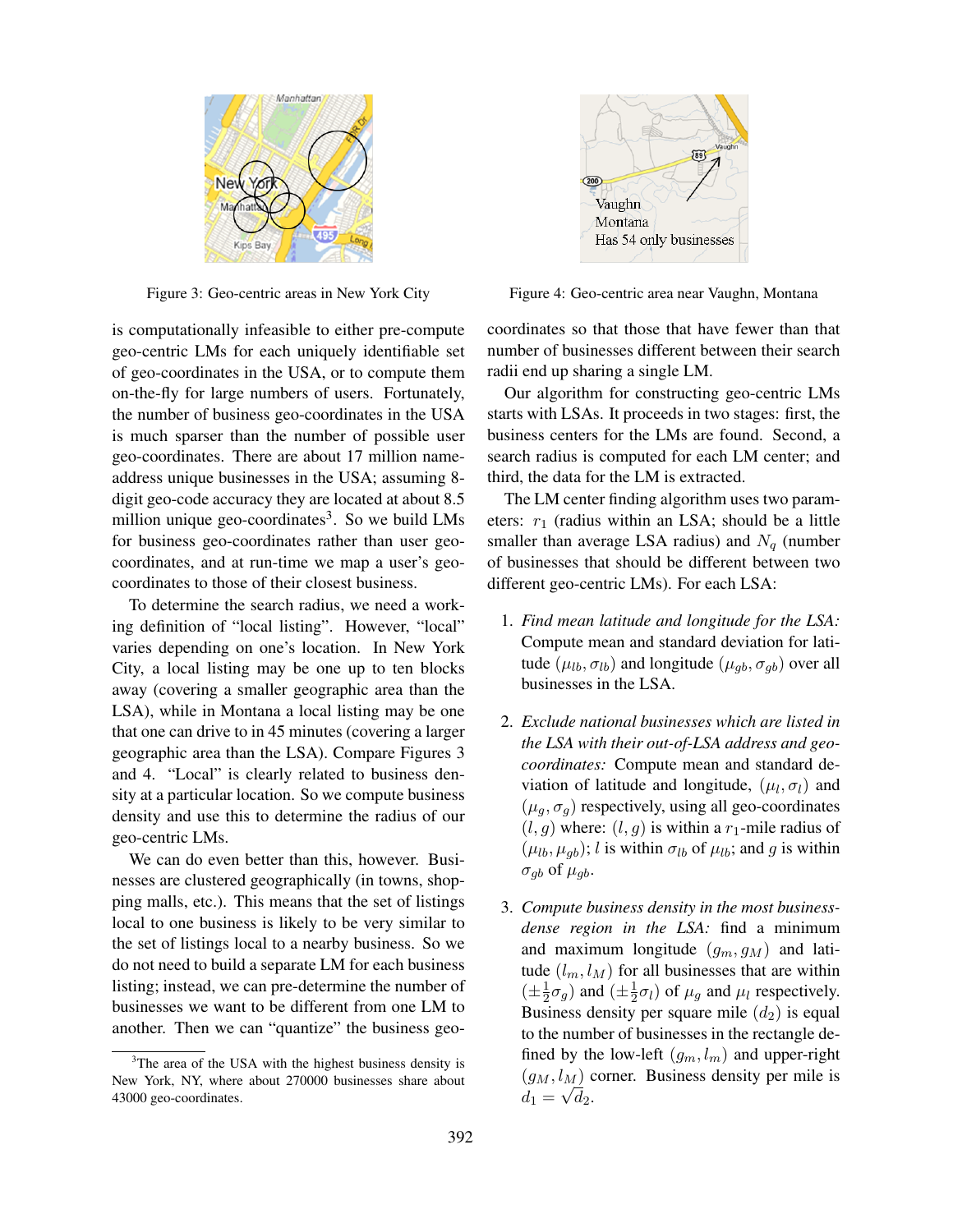- 4. *Compute geo-location quantization accuracy:* Choose a desired number of business listings  $N_q$  that will fall to the same geo-coordinates when the quantization is applied. This corresponds roughly to the minimum desired number of different businesses in two adjacent geo-centric LMs. Quantization accuracy, in miles,  $\delta_{qm}$ , then follows from the business density  $d_1$ :  $\delta_{qm} = N_q/d_1$ . Quantization accuracy for the longitude  $\delta_q$  satisfies equation  $distance((\mu_q, \mu_l),(\mu_q+\delta_q, \mu_l)) = \delta_{qm}$ .  $\delta_l$  satisfies a similar equation.
- 5. *Quantize geo-coordinates for each business in the LSA:* Compute quantized geo-coordinates  $(l_q, g_q)$  for each business in the LSA.  $g_q$  =  $int(g/\delta_g) \times \delta_g$ ;  $l_q = int(l/\delta_l) \times \delta_l$ . Each unique  $(l_q, g_q)$  is a LM center.

The LM radius finding algorithm also uses two parameters:  $r_2$  (maximum search radius for an LM); and  $N_p$  (minimum number of businesses within a geo-centric language model, should be smaller than average number of businesses per LSA). For each LM center:

- 1. Count the number of businesses at 1-mile radius increments of the LM center
- 2. Choose the smallest radius containing at least  $N_p$  listings (or the  $r_2$  radius if there is no smaller radius containing at least  $N_p$  listings)
- 3. Extract data for all listings within the radius. Build LM from this data.

The number of geo-centric LMs can be arbitrarily small, depending on the parameter values. We believe that any number between 10K and 100K achieves good accuracy while maintaining tractability for LM building and selection. In the experiments reported here we used  $r_1 = 3.5$ ,  $N_q = 50$ ,  $r_2 = 3$  and  $N_p = 1000$ , giving about 15000 LMs for the whole USA.

To summarize: we have described an algorithm for building geo-centric language models for voicedriven business search that: gives a local language model for any user anywhere in the country; uses business density determine "local" for any location in the country; can be pre-compiled; and can be tuned (by modifying the parameters) to maximize performance for a particular application

# 5 Experiments

In this section we report an evaluation of geo-centric language models on spoken business listing queries from an existing directory assistance application. We compare the recognition accuracy and recognition speed for geo-centric LMs to those of local area LMs, of a national LM, and of combined LMs.

# 5.1 Data

Our test data comes from an existing two-exchange directory assistance application. It comprises 60,000 voice queries, each consisting of a city and state in the first exchange, followed by a business listing name in the second exchange.

We wanted to test using queries for which we know there is a matching listing in the city/state provided by the caller. So we used only the 15000 queries for which there was a match in our nationwide business listing database<sup>4</sup>. We categorized each query as nationwide or local by looking up the listing name in our database. We considered any listing name that occurred five or more times to be nationwide; the remaining listings were considered to be local. This method fails to distinguish between national chains and different companies that happen to have the same name. (However, from a recognition point of view any listing name that occurs in multiple locations across the country is in fact nationwide, regardless of whether the businesses to which it refers are separate businesses.) It is also quite strict because we used string equality rather than looser name matching heuristics. Example national queries include *Wal-mart* and *Domino's Pizza*. Example local queries include *Sauz Taco* (Glendale, CA); *Dempsey's Restaurant* (Adrian, MI); and *Concord Farmers Club* (Saint Louis, MO). Some queries contain street names, e.g. *Conoco on South Division*; *uh Wal-Mart on five thirty five*; and *Chuy's Mesquite Broiler off of Rosedale*.

For each query in our data, we say that its local area LM is the local area LM that comes from its

<sup>&</sup>lt;sup>4</sup>A query matched an entry in our database if there was a business listing in our database starting with the listing name portion of the query, in the city/state from the location portion of the query.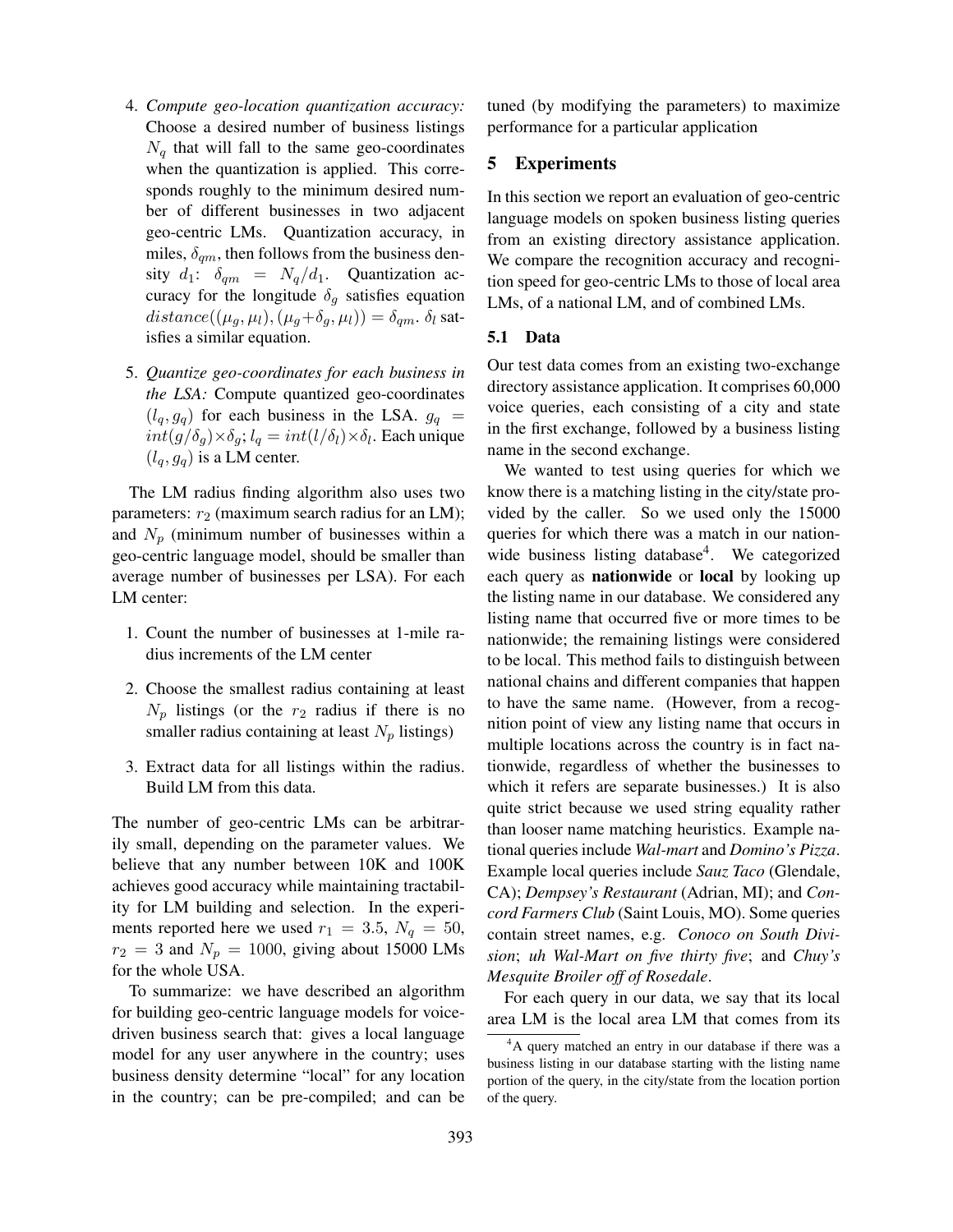city and state, and that contains its listing name. Its geo-centric LM is defined similarly.

# 5.2 Language Model Construction

We constructed two baseline LMs. The first is a National LM. To take advantage of the non-uniform distribution of queries to listings (see Section 2), we also build a Top 2000 LM containing only information about the top 2000 most frequently requested listing names nationwide<sup>5</sup>. We expected this LM to perform poorly on its own but potentially quite well in combination with local LMs.

For national, top 2000, local area and geocentric LMs, we build trigram Katz backoff language models using AT&T's Watson language modeling toolkit (Riccardi et al., 1996). The models are built using the listing names and categories in our nationwide listing database. Listing names are converted to sentences containing the listing name, street address, neighborhood and city/state.

We predict that location-specific LMs will achieve high accuracy on local listings but will not be very robust to national listings. So we also experiment with *combination* LMs: local area combined with top 2000; geo-centric combined with top 2000; local area combined with national; and geo-centric combined with national. We use two combination stategies: *count merging* and *LM union*.

#### 5.2.1 Count Merging

The *count merging* approach can be viewed as an instance of maximum a posteriori (MAP) adaptation. Let hw be a n-gram ending in word w and with a certain context h, and let  $c_L(hw)$  and  $C_T(hw)$ be its counts in the geo-centric/local area corpus L and top 2000 corpus T respectively. Then  $p(w|h)$  is computed as:

$$
p(w|h) = \frac{\lambda_L c_L(hw) + (1 - \lambda_L)c_T(hw)}{\lambda_L c_L(h) + (1 - \lambda_L)c_T(h)} \tag{1}
$$

where  $\lambda_L$  is a constant that controls the contribution of each corpus to the combined model. We applied this combination strategy to local area/geo-centric and top 2000 only, not to local area/geo-centric and nationwide.

#### 5.2.2 LM Union

The *LM union* approach uses a union of language models at runtime. Let  $W = w_0w_1 \dots w_{|W|}$  be a sentence,  $p_L(W)$  be the probability of W in the geocentric/local area corpus L, and  $p_T(W)$  be the probability of  $W$  in the top 2000/national corpus  $T$ . Then  $p(W)$  is computed as:

$$
p(W) = max(\lambda_L p_L(W), (1 - \lambda_L) p_T(W)) \quad (2)
$$

 $\lambda_L$  is a constant that controls the contribution of each corpus to the combined model. We applied this combination strategy to local area/geo-centric and top 2000, and to local area/geo-centric and nationwide.

Given the small size of our test set relative to the large number of local LMs it is unfeasible to train  $\lambda_L$  on held-out data. Instead, we selected a value for  $\lambda_L$  such that the adjusted frequency of the top business in the top 2000 corpus becomes similar to the frequency of the top business in the local LM. We anticipate that if we did have data for training  $\lambda_L$ more weight would be given to the local area/geocentric LM.

#### 5.3 Experimental Method

In our experiments we use AT&T's Watson speech recognizer with a general-purpose acoustic model trained on telephone speech produced by American English speakers (Goffin et al., 2005). We ran all tests on a research server using standard settings for our speech recognizer for large vocabulary speech recognition. For each LM we report recognition accuracy (string accuracy and word accuracy) overall, on nationwide listings only, on local listings only, and on queries that contain street names only. We also report recognition time (as a fraction of real time speed).

#### 5.4 Results

Results are given in Table 1. Comparing the baseline (National LM) to our geo-centric LMs, we see that we achieve a 16.8% absolute increase in overall sentence accuracy with a 3-fold speedup. Most of the improvement in sentence accuracy is due to better performance on local queries; however, we also achieve a 2.9% absolute increase in sentence accuracy on nationwide queries.

<sup>&</sup>lt;sup>5</sup>We computed listing frequencies from query logs and used listings from the left-hand side of the frequency distribution curve before it flattens out; there were about 2000 of these.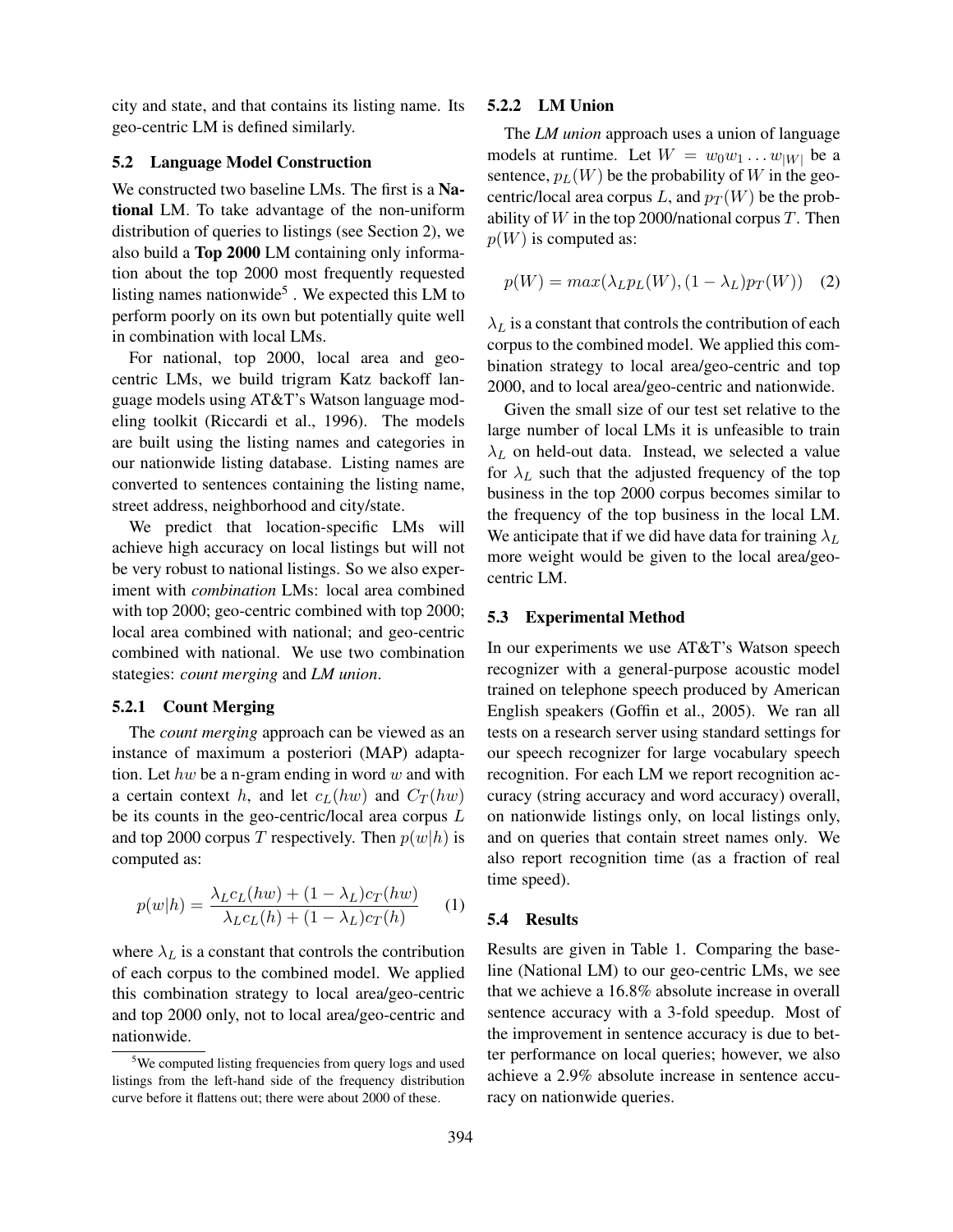| LM                                      | Recognition accuracy: String/Word [%] |            |           |              | Real time speed |
|-----------------------------------------|---------------------------------------|------------|-----------|--------------|-----------------|
|                                         | Overall                               | Nationwide | Local     | Queries with |                 |
|                                         |                                       | queries    | queries   | street name  |                 |
| Nationwide language models              |                                       |            |           |              |                 |
| <b>National</b>                         | 51.3/58.0                             | 59.9/60.8  | 40.3/54.1 | 17.9/47.3    | 1.05            |
| Top 2000                                | 23.2/31.6                             | 40.6/43.3  | 9.5/25.8  | 1.3/18.3     | 0.44            |
| Local language models                   |                                       |            |           |              |                 |
| Local area                              | 63.7/69.7                             | 60.8/63.2  | 69.5/77.2 | 22.4/53.4    | 0.42            |
| Geo-centric                             | 68.1/73.0                             | 62.8/65.0  | 75.0/81.7 | 15.1/49.7    | 0.36            |
| Combined language models, LM union      |                                       |            |           |              |                 |
| Local area, national                    | 58.9/64.5                             | 61.4/62.3  | 57.9/67.1 | 21.8/50.6    | 0.84            |
| Geo-centric, national                   | 64.7/69.1                             | 63.6/64.5  | 67.2/74.5 | 23.2/52.1    | 0.78            |
| Local area, top 2000                    | 60.0/67.0                             | 62.1/65.8  | 61.8/71.3 | 20.6/50.3    | 0.45            |
| Geo-centric, top 2000                   | 64.7/70.7                             | 63.4/66.7  | 68.8/76.5 | 14.7/48.2    | 0.42            |
| Combined language models, count merging |                                       |            |           |              |                 |
| Local area, top 2000                    | 66.7/72.2                             | 69.2/71.5  | 67.8/75.7 | 22.5/54.0    | 0.50            |
| Geo-centric, top 2000                   | 67.7/72.6                             | 68.3/70.5  | 70.4/77.7 | 13.2/46.9    | 0.44            |

Table 1: Results on mobile 411 data (total listings 14235; national listings 4679; local listings 2495; listings with street addresses 1163)

Now we look at the performance of different approaches to nationwide and local language modeling. First we compare the two nationwide LMs. As expected, we see that the overall sentence accuracy for the National LM is more than twice as high as that of the Top 2000 LM, but the recognition time is more than twice as slow. Next we compare the two local language modeling approaches. We see that geo-centric LMs achieve a 4.4% absolute increase in overall sentence accuracy compared to local area LMs and a 5.5% increase in sentence accuracy on local listings, while using less processing time.

Next we look at combination language models. When we combine local and nationwide LMs using LM union, we get small increases in sentence accuracy for nationwide queries compared to local LMs alone. However, sentence accuracy for local listings decreases. Also, these models use more processing time than the local LMs. When we combine local and national LMs using count merging, we get larger increases in sentence accuracy for nationwide queries over local LMs alone, and smaller decreases for local queries, compared to using LM union. LMs trained using count merging use more processing time than those trained using LM union, but still less than the National LM.

We conclude that: geo-centric language modeling leads to increased recognition accuracy and improvements in recognition time, compared to using a national language model; geo-centric language modeling leads to increased recognition accuracy and improvements in recognition time, compared to using local area language models; and geo-centric language models can be combined with a "most frequently asked-for" nationwide language model to get increased recognition accuracy on nationwide queries, at the cost of a small increase in recognition time and a slight decrease in recognition accuracy for local listings.

Further analysis of our results showed another interesting phenomenon. While geo-centric LMs achieve higher recognition accuracy than the National LM and local area LMs on nationwide and local queries, recognition accuracy on queries that contain a street name decreases. The likely reason is that small local LMs do not have rich street name coverage and people often do not refer to a street address precisely. A person might use a route number instead of a street name; if a single road has different names at different points they might use the wrong name; or they might use a variation on the actual name. For example, the query "Conoco on South Divison" is correctly recognized by our national LM but not with a geo-centric LM. The closest matching listing in our database for that location is "Conoco Convenience Store on South Boulevard". We note that we did not make any attempt to generalize over the street names in our LMs, sim